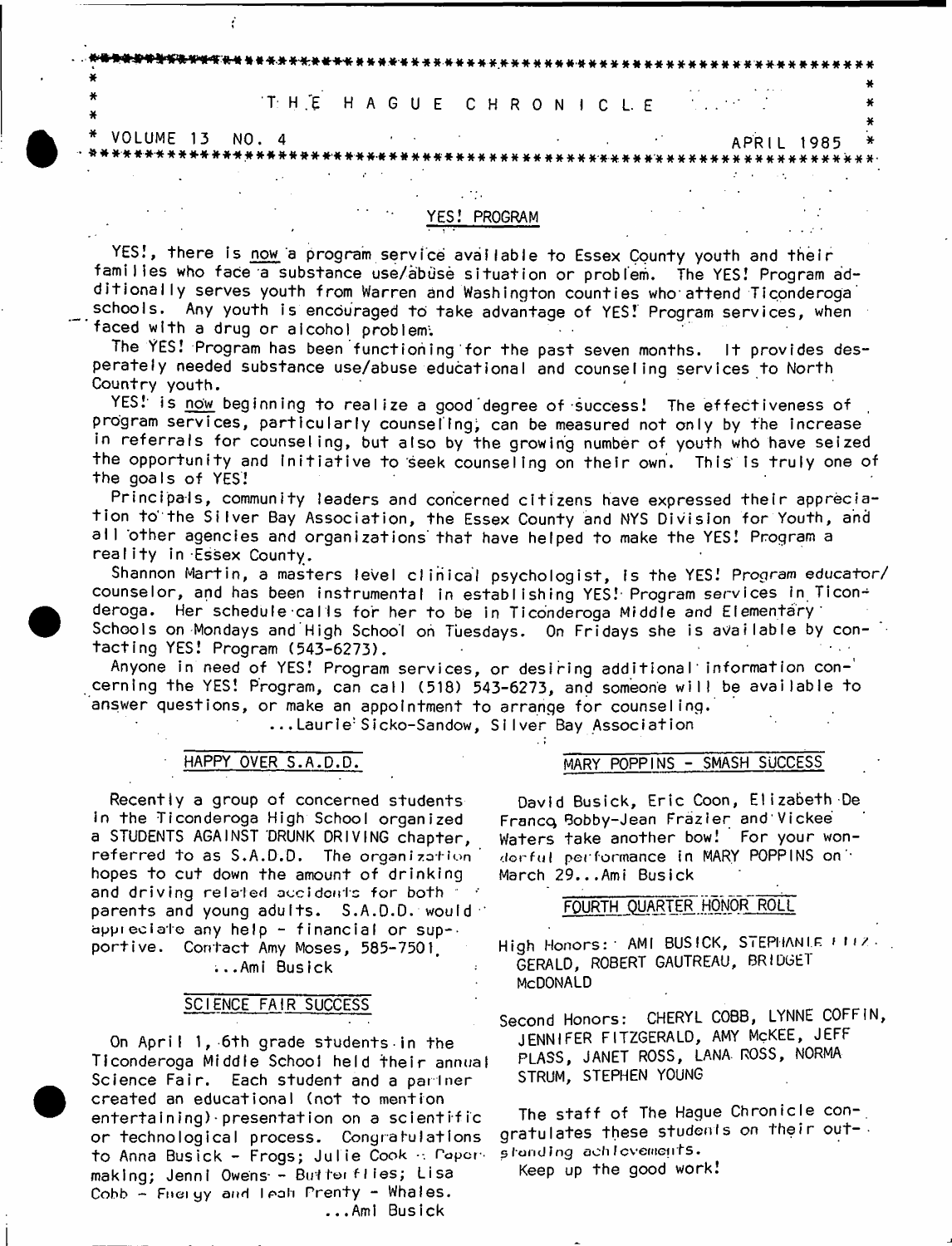#### **FISH AND GAME CLUB VETERANS**

 $-2-$ 

**On March 19 the Fish and Game Club** elected officers for the following year. **18 members were present.**

**Officers elected are: President - Wally Con I on V. President - Mark Martucci Treasurer - Maryalice Hall Secretary - Margaret Del Signore Food Comm. Chr. - Blanch Yaw Sunshine Chr - Marion Shoemaker Membership Chr - Katie Hunter & Carl Frasier**

The next meeting will be on April 16 at the Club House on West Hague Rd., with a covered dish supper at 6 PM. **Each one should bring a covered dish of** their choice, and your family. Every**one is invited.**

Meeting will be after supper. All new members try and come with your family..WC

## SENIOR CITIZENS, April 11

**Senior Citizens, under the direction of M ich elle Brunet, met to see whether or** not a senior's group could be organized in Hague. Louis Spellman, Jr., Office **of the Aging, was guest speaker. Johnsburg and Hague•are th6-on Iy-towns In Warren County wkth no-clOb.and Johnsburg Is actively working towards the formation** of one. Benefits are available in many forms; legal, home services, transportation, to mention a very few. Anyone is encouraged to call collect **761-6347 i f they are over 55. You may call Michele 543-8818 or Diane 543-6161 for additional information.**

The next meeting is scheduled for Wednesday, April 24, at 1 PM at the Town Hall. Coffee will be supplied and any**one wishing to bring doughnuts or cookies** may do so. Bring a friend. The more the merrier...GL

#### **LITTLE LEAGUE**

Boys and girls aged 9 - 12 interested **in jo in in g the Hague L i t t l e League team** this year should come to the Silver Bay **General Store to register during store hours, 7:30 AM - 6 PM.**

Please bring birth certificate**.** Practices will start the end of April. **...SS**

**The assessors of the Town of Hague are requesting a ll veterans and unremarried surviving spouses of veterans who wish to apply for partial exemption from property taxes under the new alternate veterans exemption law to do so as soon as possible,** so that their applications may be pro**cessed p r io r to May 1, 1985.**

Applications and instructions are<sub>. ,</sub> **available at the assessors' o ffice in..the Town Ha I i .**

In addition to the completed applica**t i o n , the veteran w i l l need a copy of the** deed to his or her primary residence, a **copy of the front of his or her honorable** discharge, and a copy of Form DD-214 or **other proof of dates of service and combat record.**

**If the veteran has a service connected** disability he or she must also provide a **v a r lffe d statement .from the Veterans'** Service Agency stating the percent of the **d isab ility. If the d isab ility is not** termed permanent it must be varified each **year. • •**

If the veteran does not have all the  $\cdot$ required proof, he or she is urged to con**ta c t the Warren County Veterans' Service Agency as to how they should proceed in obtaining the necessary information.**

#### **AMERICAN LEGION**

**The next meeting of Hague Post 1538 w i l l be held a t the Legion Home on Wednesday** May 1 at 7:30 PM, at which time the new slate of officers will be installed by **past Dept, of New,York Commander Gordon B urleigh, a longtime member of the post. A ll Legionnaires and e l i g i b l e veterans are urged to attend. Special refresh**ments will be served following the meet**ing.**

**The Post is now conducting a sale of-American fla g s , some of which are now in** stock, and with special orders available **w ithin 10 days. You may c a ll 543-6675 to order either flags or complete flag sets** which include pole and hardware for **in s t a lla t io n on home o r porch. ##\*##\*\*\*###\*####\*\*\*#\*##\***

*I wandered lonely as a cloud That floats on high o'er vales and hills, When all at once X saw a crowd A host of golden daffodils***.** *...William Wordsworth*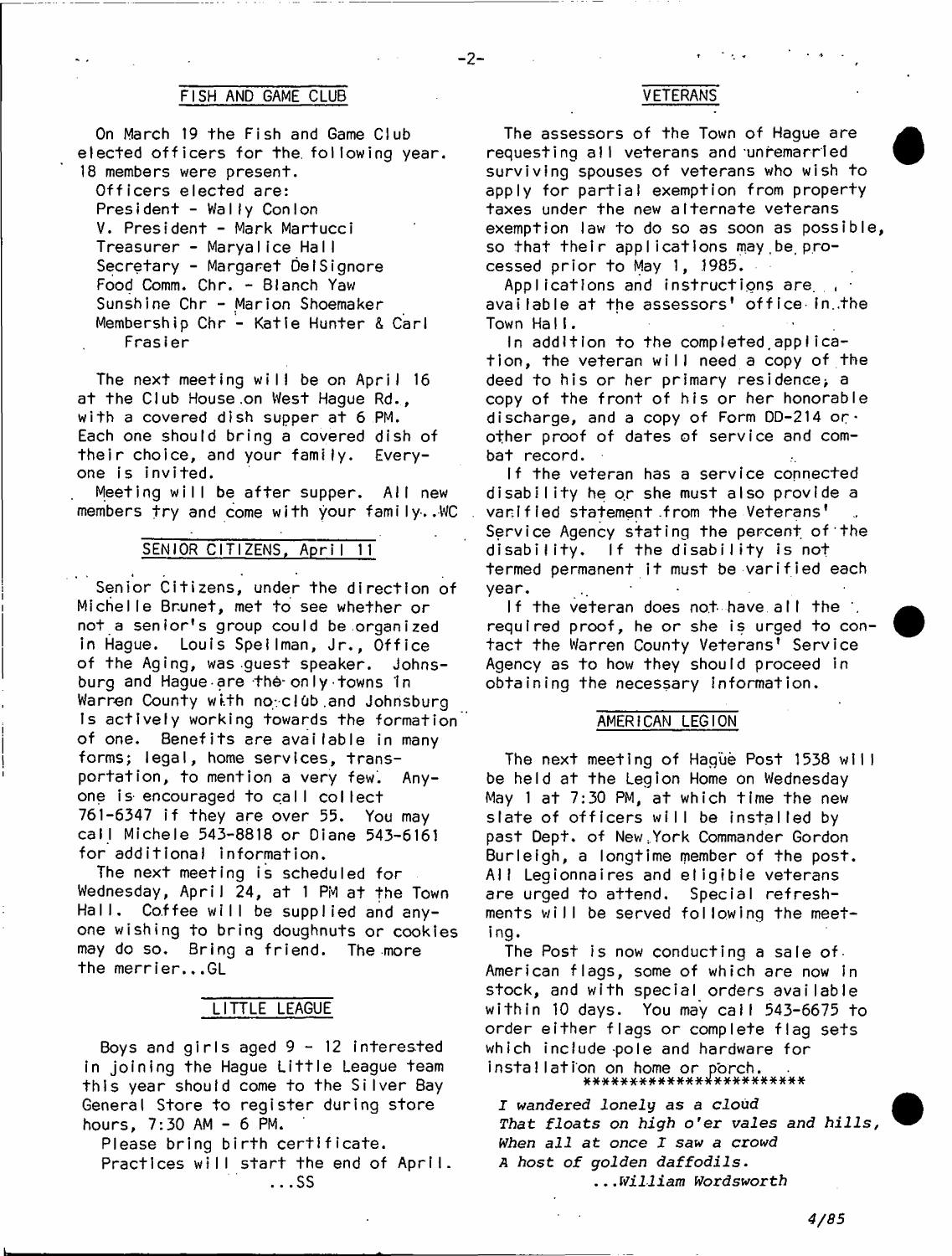#### **TOWN-BOARD, April 9** *PLANNING BOARD 4/4/85*

With the burning off of the grass (by **the Highway Dept.) at the Rt. 8 cemetery, a member of the audience brought to the ..** attention of the Board that this is pri-1 **vate property. The question was raised 1** regarding town obligation toward said cemetery maintenance. Supervisor Bolton would like ANYONE with a plot to contact **the town h a ll (543-6161) and specify whether they want town maintenance or** will take care of THEIR OWN plot or plots.

**The following were noted: Approval** granted for concession stand at Town **Park during Bass Tournament and Arts** Fair; Land with two or more land use **c la s s i f i c a t i o n s w ill.e a c h be considered** on its individual merit as hardships **a ris e ; Motion c arried to send \$250 to Adirondack Review Board (see 1985 budget)-;** an agreement has been reached for the exchange of property to create a turn**about on Shattuck-Robbins Rd.**

A motion was made to re-appoint William Foster as Zoning Administrator for the **remainder of 1985. Before voting Linda C o ffin , Councilman, said she wished to** make a statement. "Observing at first hand, while attending each ZBA and **Planning Board meeting, I have come to re a lize with what dedication Mr. Foster** approaches his job, how necessary his help is to these Boards and how difficult **the job is. I vote yes."**

There will be 8 miles of road improvement over Tongue Mt. this spring. Removal of frost heaves, rocks removed and **guard ra ils substituted, bIacktopping. Repair on Rt. 8 to North Pond and more repaving on West Hague Rd. Total of** \$4 million dollars from the State and County for repair of Haque roads.

**Question has been asked of County Comm ittee if they can supply any help** financially in any future Article 78 pro**ceed i ngs.**

An I-beam from the school will be used **as a replacement in the firehouse door.**

Robert Patchell's (councilman) resig**nation from the Town Board accepted...GL** 

\*\*\*\*\*\*\*\*\*\*\*\*\*\*\*

*COOPERATION; doing something with a &mile that you have to do anyway- like paying taxes***.**

-3-

**Mr. Jay (Jack) Reynolds came before the Board to seek support of a proposed** two-lot subdivision that is 2/100th of ... an acre less than the minimum lot size of **1.1 acres. The Board supported Mr.** Reynolds<sup>1</sup> request for a variance and will **n o tify the Warren County Planning Board of its decision.**

Mr. John Pucek has applied for a two**lot subdivision of his property.at the** foot of Tongue Mt. A public hearing will be held on this matter at the May **2 meeting. '**

Dr. Walter Sperling has been notified, by letters, that a fence on his property Is in violation of the Town Ordinance. As of  $4/4/85$  there had been no response **from Dr. Sperling. The Planning Board** is to request that the Town Board ask our Town Attorney to write Dr. Sperling **on t h is m atter.**

**Hague's zoning regulations specify permitted use, height, size or structure placement on any given property. In order** for a property owner to avoid changing a structure in such a way that it may become In violation of the Land Use Plan, the Planning Board recommends that anyone planning to do interior or exterior work of a major structural nature should discuss the project, prior to commencing **work, with the Developmental Administrato r . The purpose of t h is suggestion is** to insure that individuals do not begin a project that would make the structure **non-conforming to our zoninq ordinance.**

**...AC**

#### **ZONING BOARD OF APPEALS 3/28**

**Edna F ra s ie r declined** chairmanship **of the ZBA and recommended Ray Snyder. Vole taken; Ray was approved and accepted chairmanship.**

**A motion by D. Martucci to send Indian K etl** *tea* **variance to Warren County and Hague Planning Board. There w i ll be a** public hearing at the April 25 meeting.

ZBA supports position to amend Article **12.030 on page 60 of Zoning Ordinance to read "Any legal proceeding brought against the Planning, Zoning Board of Appeals or** Town Board including respective Board membors shall include APA as co-defend**e n t s . . . .GL**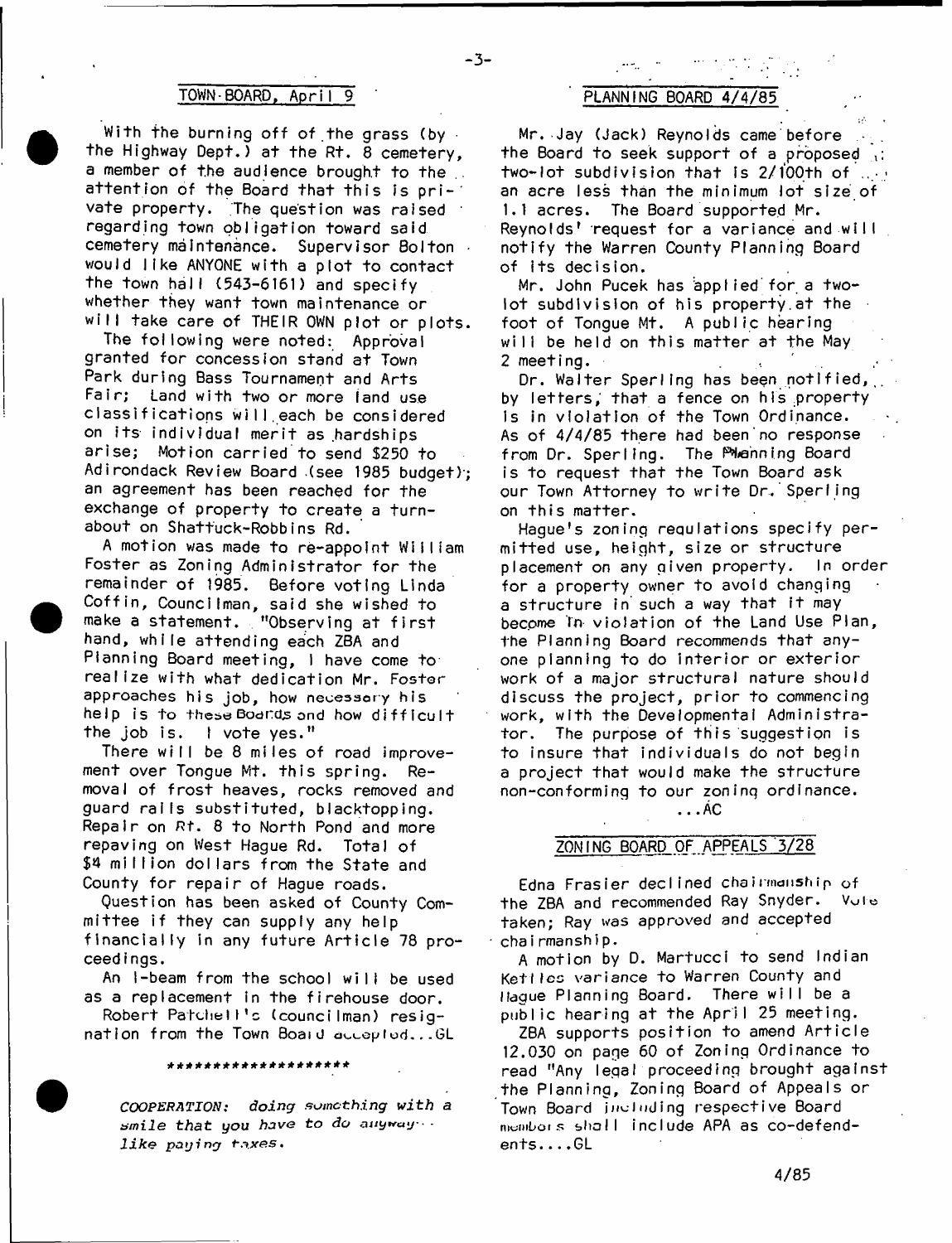## **SPECIAL TOWN BOARD MEETING 4/2**

**The review of our Land Use Plan has be**come increasingly important since chal**lenges have been made against regulations** in the present one. Therefore, the Land **Use Plan Review Committee was reactivated a t a- special Town Board meeting on 4 /2 . ; It will not meet on a regular basis and no other meeting has been scheduled at this time.'**

**Ray Snyder was unanimously approved as chairman of Zoning Board of Appeals.**

**Comments by Fred LaPann, chairman of the Planning Board and Ray Snyder were** given high priority. D. Martucci and Tim Costello added helpful suggestions. **Ray Snyder applauded our Zoning Administrator for his helpful presence at the board meetings each month.** It was also **suggested the town lawyer should attend all board'meetings to help with the** legality of decisions made.

The matter of junk vehicles on private property has again been called to the Board's attention. Solutions have been **suggested.**

**The meeting was closed with a proposal** that the committee get together a presentation for the APA. No date has been **set for this, meeting.**

## **FIRE DEPARTMENT FACELIFT'**

**F ire Department members have been busy in s ta llin g sheetrock and insulating the** first floor. All wiring has been updated to meet current regulations. Work still. to be done includes installing three **new insulated doors and a new roof.**

**A great deal of money is being spent in getting the building into shape. I he F ire Department would appreciate** your contributions at this time to help **defray these expenses.. . Ida May**

### **WINTER CARNIVAL JACKETS**

**The Hague Winter Carnival 'CoinrnH lee Is** offering a winter-weight jacket with the **new logo on the back and a name on the** front for \$20.00. (The same style as **the Fire Department).**

**There are several color choices. Ail orders must be pre-pa id and must be In** by April 19. Please see Kathy Santan**i e l l o to place your order. 543-6441. KS**

## **.HAGUE HISTORICAL SOCIETY**

Wednesday; April 17 - 7:30 PM at the **E ap tist Church Annex. Mr. Stephen Boyce,** a faculty member at Ticonderoga H.S.will **present a program on STEAMBOATS OF LAKE GOERGE.** His talk.will be augmented with slide pictures. The public is cordially invited to share in this most interesting **program. ■**

Next month - May 22 Dave Rutkowski will **speak on BIRTH OF THE AD IRONDACKS AND CHAMPLAIN VALLEY.**

### **BIRD WATCHING FOR CHARITY**

Anyone interested<sub>in</sub> participating as **a counter in the National Audobon Society 1985 BIRDATHON should contact Laura Meade.** Counters will select a day in May to **id e n tify and catalog as many species of** birds as possible. Participants will seek **sponsors to pledge an amount per species to contribute to the educational projects of the High Peaks Audobon Society.**

#### **MORE ON THE FIRE DEPARTMENT**

**During March the Ambulance Squad made** 5 runs for 93 miles, using 30 man hours.

**FOOD AND RUMMAGE SALE - May 15, 16 and** 17, 9 AM to 2 PM, benefitting the re**modeling of the firehouse. Items may be** left at the firehouse May 13 and 14 from 9 AM to 12 Noon. For pick-up please call Ida May at 543-6029 or items may be left on Ida's porch any time from now on.

ST EAK ROAST, June 15 st arting at 4 PM benefitting the Hague Fire Dept. LIVE **ENTERTAINMENT.** More on this later. **. . .Joanne Stormer**

*\* \* \* \* \* \* \* \* \* \* \* \* \* \* \* \* \* \* \* \* \* \* \* \* \* \* \* \* \* \**

*May is green as no other May is much sun through small leaves May is soft earth And apple blossoms\** **..***.Amy***,** *Lowell*

#### **st\*#\*\*\*\*####\*\*\*\*)!'\*)!'!\*\*\*)\*'**

At a special Town Board meeting 4/16/85 the Town Board adopted a resolution to apply for a HUD grant. The adoption followed a public hearing at which Pat Tatich from the County explained the grant.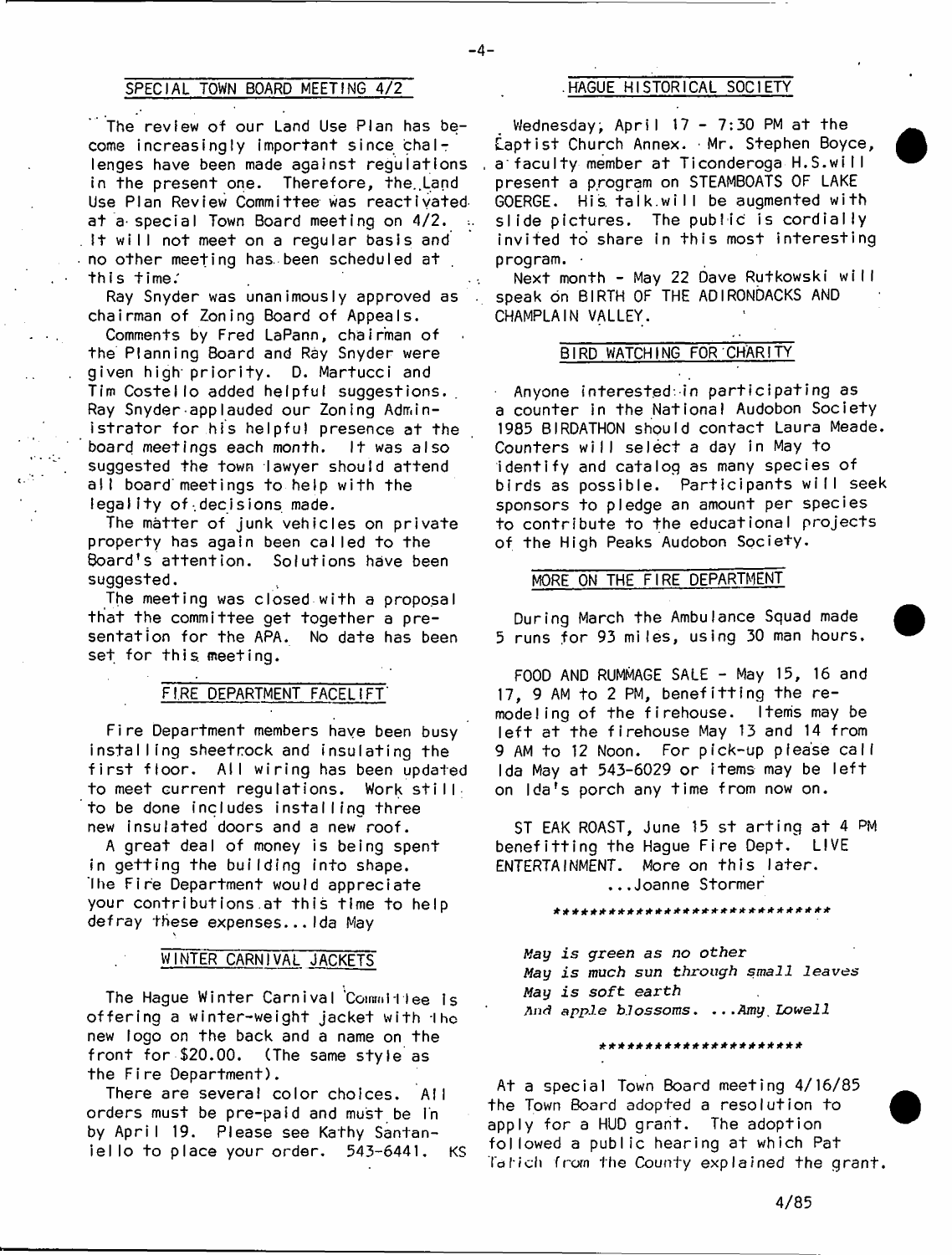March came in like a lamb, but by the. 4<sup>th</sup> we had the winter's heaviest snowfall, reported to you in the last issue. The first day of spring the temperature hit 55<sup>O</sup>F. We thought we had it made in spades, but things went downhill after that. Our lowest temperature, lake level, was -10<sup>0</sup>F March 7. It hit -2<sup>0</sup>F **on Graphite March 4. Three inches of wet** snow fell March 31. March had only seven **days where the temperature was 50°F or** better. The high for the month was 64<sup>o</sup>F on the 27th. As advertised, March was **breezy. Highest wind gust 46 MPH but twelve days when highest winds were above** 30 MPH. A big plus for March that de**serves a big YEAH! - we gained one hour and 33 min. of sunshine.**

Ice went out at the northern end of **the lake down through Hague Bay by March 30, behind a steady 25-30 MPH north wind.** Highest gust that day was 34 MPH. The lake was clear except for bays down to **the Narrows by March' 31, but plenty of ice in the Narrows and southern end. Ice** was officially declared out on April 5. **At the northern end, February was the** only month during the winter when you **could not have been out on the lake in a boat.**

**A p ril has been cool, lows in the mid 2 0 ' s; highs to upper 4 0 's to low 5 0 's.** To everyone's delight we had 1" of wet snow April 8 followed by snow showers on **the 9th. The low temperature up on the mountain A pril 10 was 15°, a balmy 22°** at lake level. Remember those southbound geese in February? Well, they're **heading north now. Not many in March, but numerous sightings seen follow ing** Easter Sunday. Many other birds showing **up in the woods and water.**

Spring is an exciting time. Enjoy! **...W iIly C**

# **WILLY C'S MARCH WEATHER NOTES HAIKU, HAGUE VERSION.. .END OF MARCH**

-5-

**The Lake, leaving W inter, unleashes** Fierce Gods of Wind and Sun. With fur**ious .force they sculpture giant jig-saw puzzle-maps from green and pewter ice. For a few days fantasy designs of World** Geography float by, hurled south and east and west, till one morning Lake is Water **only once more....BDG**

### **FORMER RESIDENT ON WEST GERMAN.TV**

**Ginger (Henry) Kuenzel,- daughter of Mrs.** John T. Henry, Haque, recently took part in a nationally televised panel discussion in West Germany. The program, entitied **"Auf den Hund Gekommen" (Going to the** Dogs), dealt with the dog problems in German cities. Panelists included dog breeders and owners on the one side and citizens who are disturbed by the extra**o r d in a r ily large dog population in W. Germany, the health and safety problems,** particularly in relation to children, and the inconsiderate attitude of the dog **owners.**

Ginger has been residing in Munich for **about ten years and' became Involved in organizing a citizens' group which has** been lobbying for stricter enforcement **of the dog leash regulations in Munich.**

#### **ICE REPORT**

**.Thanks to Dick Bolton, supervisor, the**  $\sim$  following is the ice in/out report for the past five years. Dick has statistics dat**ing back to 1908, which he would be happy to share on request.**

| Year | Lake Froze        | $lec$ $0$ ut                             |          |  |  |
|------|-------------------|------------------------------------------|----------|--|--|
| 1981 | Jan. 3            | $\mathcal{O}(\mathcal{O}_\mathcal{O})$ . | Apr 1    |  |  |
| 1982 | Jan <sub>13</sub> |                                          | Apr 20   |  |  |
| 1983 | Feb 10            |                                          | Mar $23$ |  |  |
| 1984 | Jan 13            |                                          | Apr $14$ |  |  |
| 1985 | Jan 17            |                                          | Apr 5    |  |  |

**APRll "FIRST**

April will not be all showers or income tax time. We can think of May flowers. We can buy a daffodil at the bank. We can look over leaflets for late spring gardening. Easter will come and go. The ground is covered with "sugar" snow. It will be gone tomorrow. As we are teased by warm days we can ignore that sharp wind. We can be thankful those grim low temporatures are things of winter. We can enjoy the many ads in the mall for spilng cleaning, or that satin-flat interior paint that we will surely get to nee this April. Next month is May. We are happy to be in this spot in January, April or July. Every month in Hague has its unique beauty. This is a  $q_i$  eat place to live! ... Oh, it's really snowing, and hard. ... MB

4/85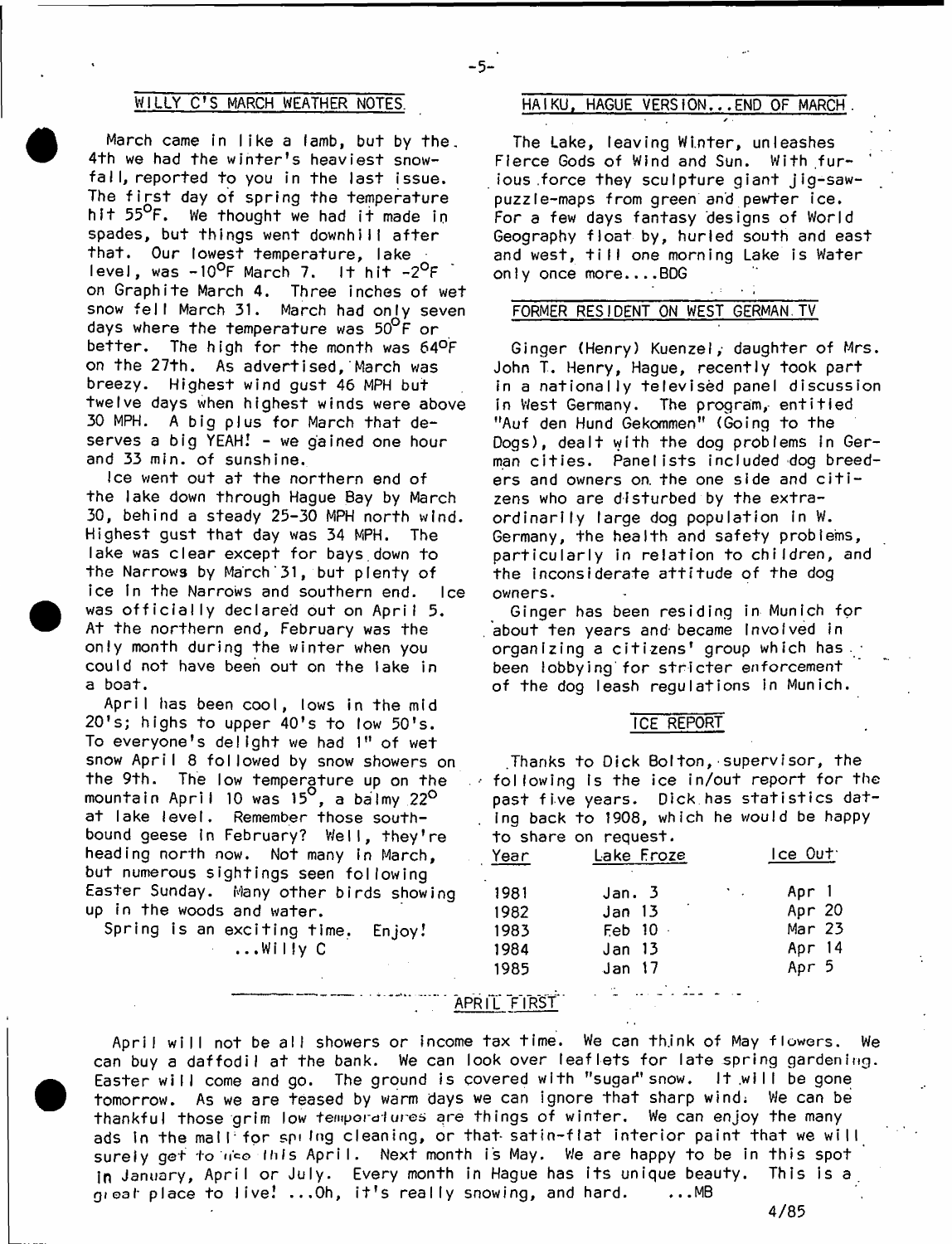**-6 -**

**1 recently returned from a two-week-trip to Nicaragua, where I spent my vacation** picking cotton. Picking cotton is difficult in an exhausting way. It requires a quick agility. The hands of a fast cotton picker move effortlessly, with a tac**t i l e awareness. IJ also requires a back th a t can stand constant bending and a** mind that can overcome the numbness of **heat and boredom.**

**The reason I joined the Nicaraguan pea**sants and students in harvesting their cotton was two-fold: I wanted to learn first-hand about the Nicaraguan political and economic situation, and I wanted to **contribute something to the country. With laborers in short supply— a conse**quence of the fighting between the U.S. **supported contras and the Nicaraguan peop le— the crops are in p e ril of not being harvested. With the Nicaraguan economy dependent on export income derived from** cotton, coffee and beef, it is of dire **importance that they harvest everything they have. Our group of twenty picked d i l i g e n t l y each day— from 6 a.m. to 11** a.m. and again in the afternoon--and our final contribution totaled 10,000 pounds.

The direct and visible contribution felt good. Yet it was the pervasive poverty around me that made me realize **that the Nicaraguan people are struggling** for basic needs: food, education and **health core.**

**Being in Nicaragua made me feel the** vulnerability of my body. Anyone who has ever traveled to another country has experienced the discomfort of local vir-1 uses. How would you feel if, instead of mild discomfort, there was the reality **of death jn those viruses? In Nicara**gua, that has always been a fact of life. If your child gets sick and there's no doctor, no clinic, no medicine, what do you do? We take for granted the avail<sub>a-</sub> **b ilit y of doctors, yet it is these kinds of things the people of Nicaragua have j u s t re ce n tly gained. And they've** gained them in the last six years, since the **Revolution of 1979, when the people threw** Somoza out. Polio has virtuaily been **wiped out as a cause of death. Infant** mortality has been cut in half. Clinics **and doctors are reaching rural areas and bringing health care to the people. In** addition to health gains, illiteracy has **been reduced from** *50%* **to** *\2%* **as a r e s u lt of a massive** government campaign.

**Yet it is these social advances that are** the targets of contra activities. And It is when I see such small gains destroyed **by powers beyond those of the Nicaraguan** people that I feel a sense of outrage **over our government's involvement in supporting the contras. To compare the con**tras, with their terrorist activities, **to our "'founding fathers" is morally repugnant.**

**I believe the people of Nicaragua de**serve the right to determine their own future. I had a chance to talk to people **of various backgrounds: nuns, teachers, students, peasants, union members and** qovernment officals. People spoke openly of the gains they've made and the diffi-<br>culties they are experiencing. Some spoke culties they are experiencing. **out against the current government.** Most, however, spoke of the desire for **self-government, without outside inter**ference. Our military support of the **contras and our economic pressures against** the Nicaraguans are making a difficult  $s$ **ituation harder.** The revolution in Nicaragua is still new and the nation is **moving forward with pluralism and toward greater social improvements. Our policies are blocking both.**

**...C indy Craig, daughter of Mr. & Mrs. Bruce Craig, Friends Point**

#### **ADIRONDACK COUNCIL**

**The following is taken from the Adirondack Council Newsletter of April 1985:**

**"As we were going to press, the Adirondack Council was undertaking two important actions to preserve threatened Adirondack wilderness. The Council is acting to in**tervene in a recently initiated lawsuit that, under the pretense of aiding the handicapped, would open Adirondack wilderness to motor vehicles and aircraft. **The Council has also been admitted as a** full party to an administrative hearing on a state proposal to erect a 140 foot lower **and** a **39 fo o t windmilI on a mountain** top inholding in the Silver Lake Wilder**ness.**

#### \*\*\*\*\*\*\*\*\*\*\*\*\*\*\*\*\*\*\*

*The Hague Gint Scouts would tik e to* thank everyone who supported them in their *auccqaa^uZ cookie &ate. Thein. pnofiit o^ \$250.00 w ilt be tued fan a ^utune tn ip .*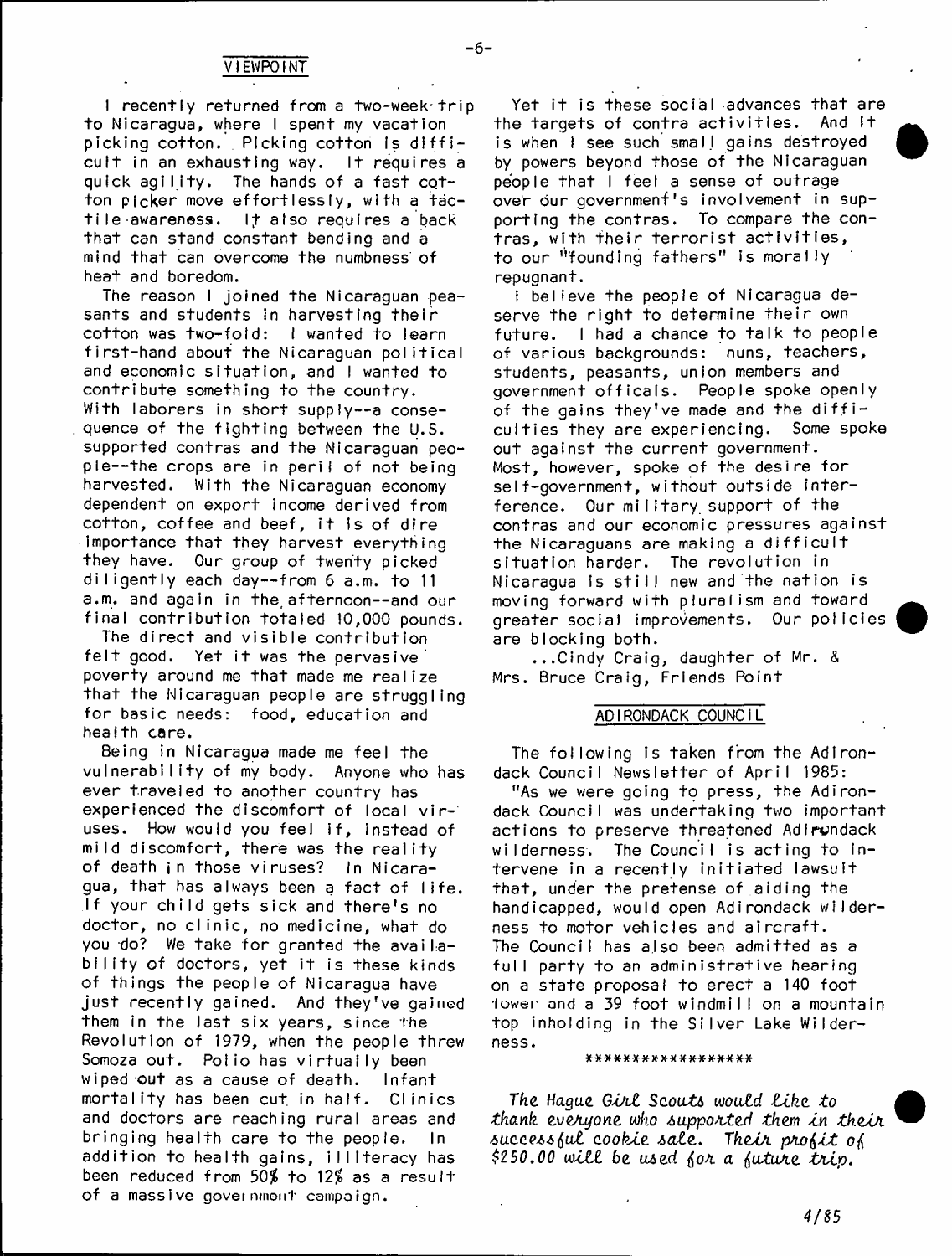#### SOUND INGS **Entry and SOUND INGS**

- BORN A son, Jesse Reinier, to Robin (Halliday) and Jan (Tom) VanSickle on March 14 in Manchester, MA. Grandparents are Rev. and Mrs. Lee VanSickle of Silver Bay and Dr. & Mrs. Ted Halliday of Carlisle, PA and Silver Bay.
- BORN A girl, Tasia Anne, to Maryann (Denno) and Kenneth Osier on April 8 in Moses Ludington Hospital, Grandparents are Anna & Bernard Denno, Hague.
- ENGAGEMENT Robin Kay Meck of Mertztown, PA to Jerome F. Holub, son of Mr. & Mrs. Jerome F. Holub Jr. and grandson of Mr. & Mrs. John Kennedy, Hague.
- 50TH WEDDING ANNIVERSARY Bert and Ed Crabbs will celebrate on April 22. They first came to Hague as summer residents in 1920 but have lived here year-round since their retirement.

\*\*\*\*\*\*\*\*\*\*\*\*\*\*\*\*\*\*\*\*\*

 $\mathcal{L}_{\text{eff}}$ 

DIED - Thomas F. Beadnell, 66, a life-. long resident of Haque on March 18 in - Moses Ludington Hospital. He is survived by his wife, Mary (Peria), two sons, Peter and John and a daughter, Bethany McCarville, five grandchildren, ' two sisters and a brother.

DIED - The Rev. Canon Kermit Castellanos, DD, on March 26 in Los Angeles, CA. He was 76 years of age and for many years served as chaplain of The Northern Lake George Yacht Club and assisting rector of The Church of the Cross, Ticonderoga.

A memorial service will be held at The Church of the Cross on Saturday, April 20.at 11 AM. Memorial gifts may be sent to the Kermit Castellanos Memorial Fund of the Church of the Cross.

- DIED James M. Lonergan, 70, in Vt. Med. Center on April 4. Mr. Lonergan was born in Hague when his father was working for the Graphite Mines. He lived most of his life in Ticonderoga. \*\*\*\*\*\*\*\*\*\*\*\*\*\*\*\*\*
- SUE LANDERS BICKLEY, a former resident of Hague and a 1984 graduate of Adirondack Community College, has received her license from the S.D. Board of Nursing to practice as a registered nurse.

- JAMES WELLS, Coach at Ticonderoga H.S. and sponsor of the Huddle, local chapter of Fellowship of Christian Athletes. was the speaker at the Easter Sunrise Service on the Haque Beach.

Congratulations to LANA ROSS and STEPHANIE FITZGERALD on their induction into the Mational Honor Society on March 25.

BARBARA A. ROTTIER, summer resident of Pine Cove Road has been named an associate counsel on the legal staff of the Adirondack Park Agency.

### JOHN "POP" SIGNER

From the April 14 Times Union we note that Graphite's (and Albany's) "Pop" Signer, former alderman of Albany's 8th Ward will be honored for his service by his friends on June 28.

From the Times of Ti we learn that "Pop" a civil defense director, as well as alderman, and his wife, Billie Touchstone Signer, a freelance writer, have established the J&B Books. A publishing house for children/young adult books, the company will be primarily mail order sales with distribution outlets in various parts of the country.

Billie Signer has written a number of books for young folks, one of which has already been published. ONE SMALL DRUM is a juvenile fiction about the Civil War, Two other books are also on the market. REDNECK COUNTRY COOKIN', a humorous cookbook with lots of philosophies on life and techniques for saving time and money, and THESE HILLS MY HOME, a Buffalo River story.

J&B Books will publish only children and young adult books at first. The first title DANNY, THE DAREDEVIL DEER is for ages  $6-8$ .

Mr. Signer says he is semi-retiring but expects to be kept busy with their new enterprise.

Good luck to the Signers in their new business!

\*\*\*\*\*\*\*\*\*\*\*\*\*\*\*\*\*\*\*\*\*

Don't worry about the future The present is all thou hast. The future will soon be Present And the present will soon be Past.

Ž.